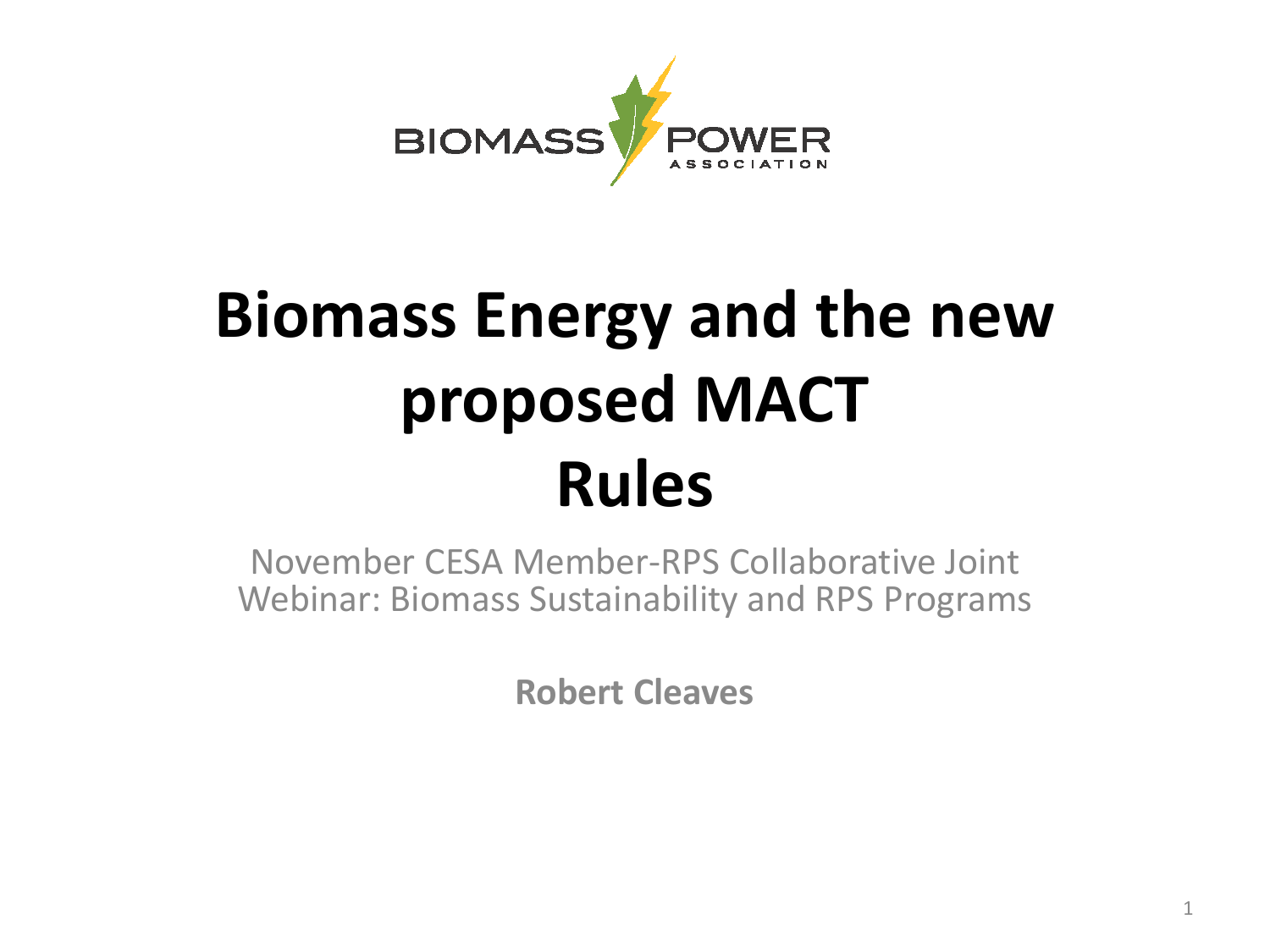### Biomass Power Association

- Founded in 1999
- 50 members in 22 states
- 100 power plants
- Organic, solid fuel used to generate electricity sold to grid
- Mostly "independent power producers" as opposed to utilities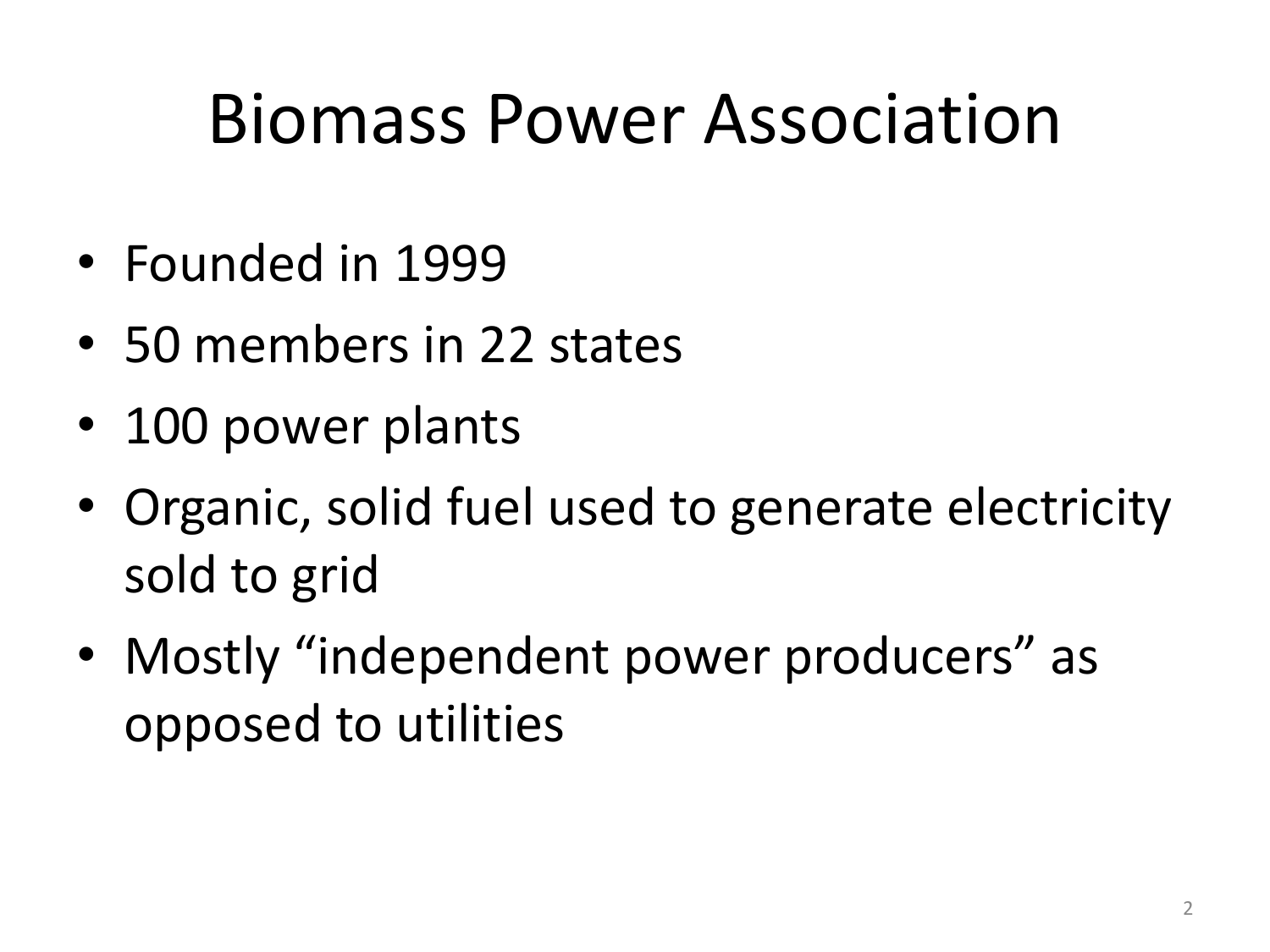#### Map of Biomass Facilities

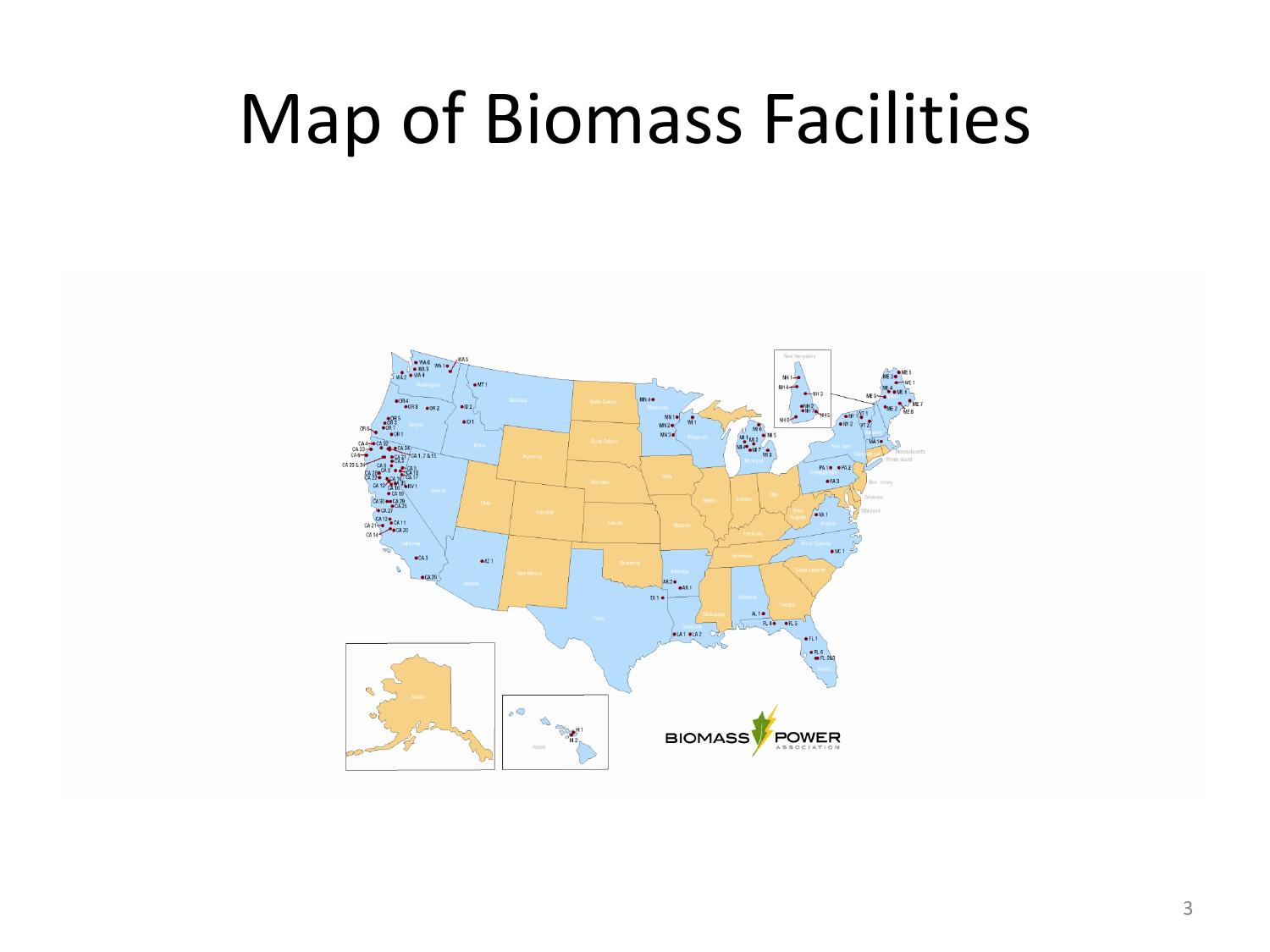#### Recent CAA Proposed Rules That Affect Biomass

- April 2010 EPA proposes four interrelated rules
- Three of the rules propose emission standards under Sections 112 and 129 of the Clean Air Act relating to Maximum Achievable Control Technology, or MACT.
- The fourth rule defines "solid waste" under RCRA, determining whether combustion units are under Section 112 (major and area source boiler MACT) or Section 129 (CISWI MACT) standards.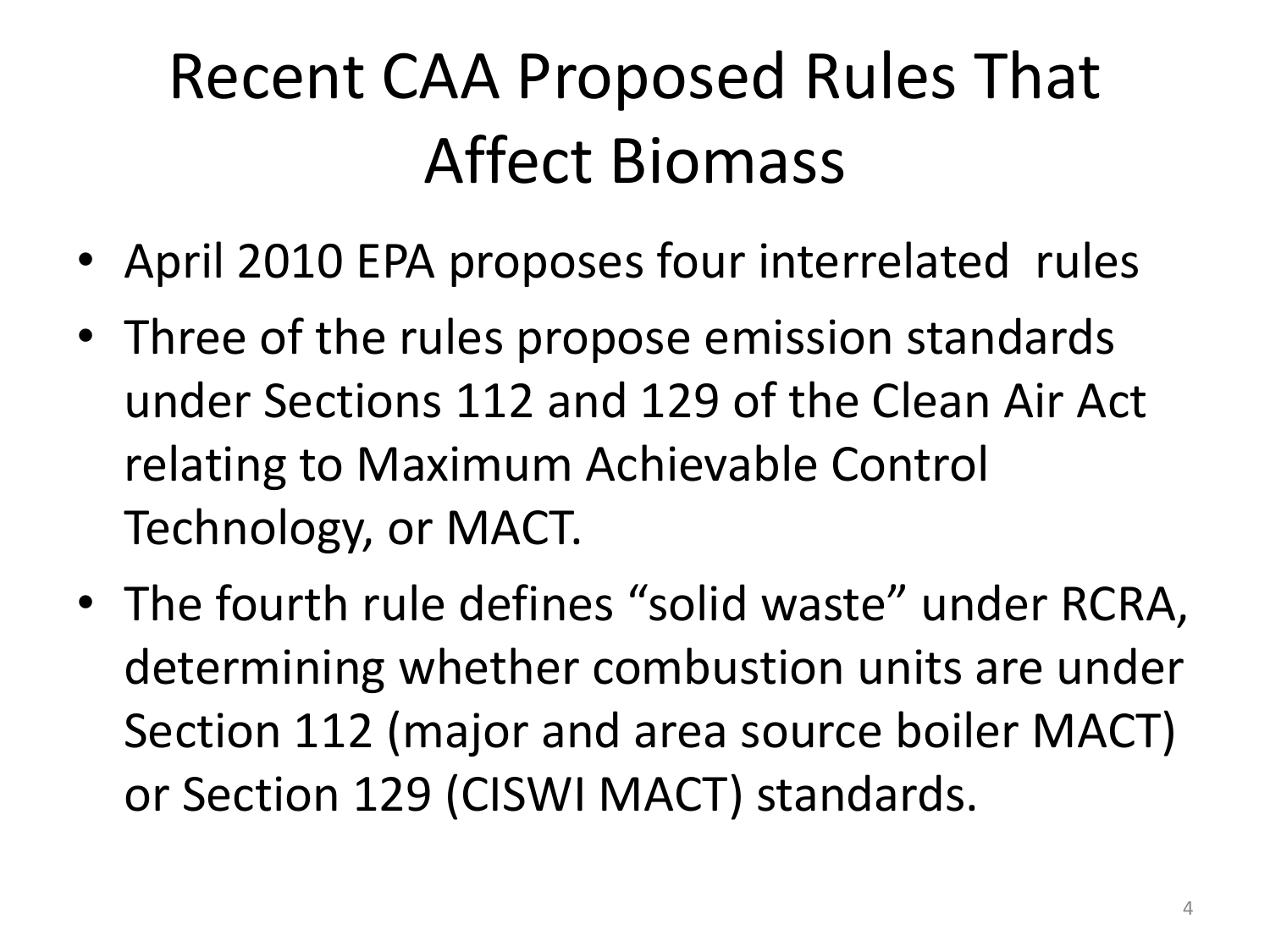# The three regulatory categories…

- Commercial and Industrial Solid Waste Incineration (CISWI) Units (the CISWI MACT rule)
- Hazardous Air Pollutants for Industrial/Commercial/Institutional Boilers and Process Heaters (a.k.a. the Major Boiler MACT rule)
- National Emission Standards for Hazardous Air Pollutants for Area Sources (a.k.a. the Area Source Boiler MACT rule)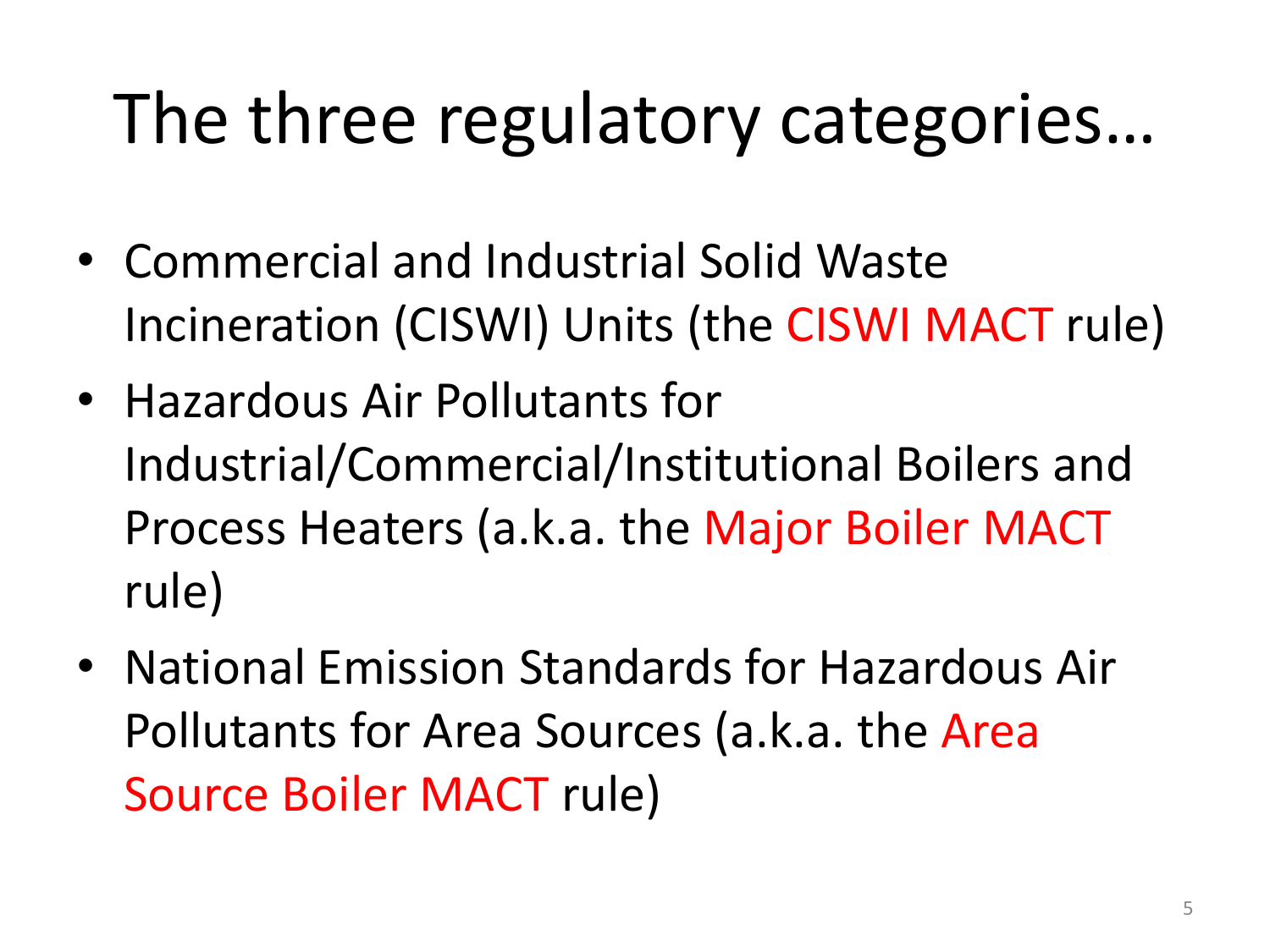# How do the rules differ?

- CISWI MACT
	- units combusting non-hazardous commercial and industrial solid waste (e.g. a Biomass facility burning urban wood),
	- Emission limits on nine pollutants mercury, lead, cadmium, HCl, particulate matter, CO, dioxins,  $NO_{\chi}$  and  $SO_{2}$ .
- Major Boiler MACT
	- new and existing biomass boilers that emit greater than 10 tons/year of a HAP or greater than 25 tons of any combination of HAPs.
	- emission limits are proposed for five pollutants mercury, HCl, particulate matter, CO and dioxin.
- Area Source MACT
	- new and existing boilers with less than 10 tons per year of any single HAP and 25 tons per year of any combination of HAPs
	- Emission limits on new units for particulate matter and CO, and existing unit standards for CO.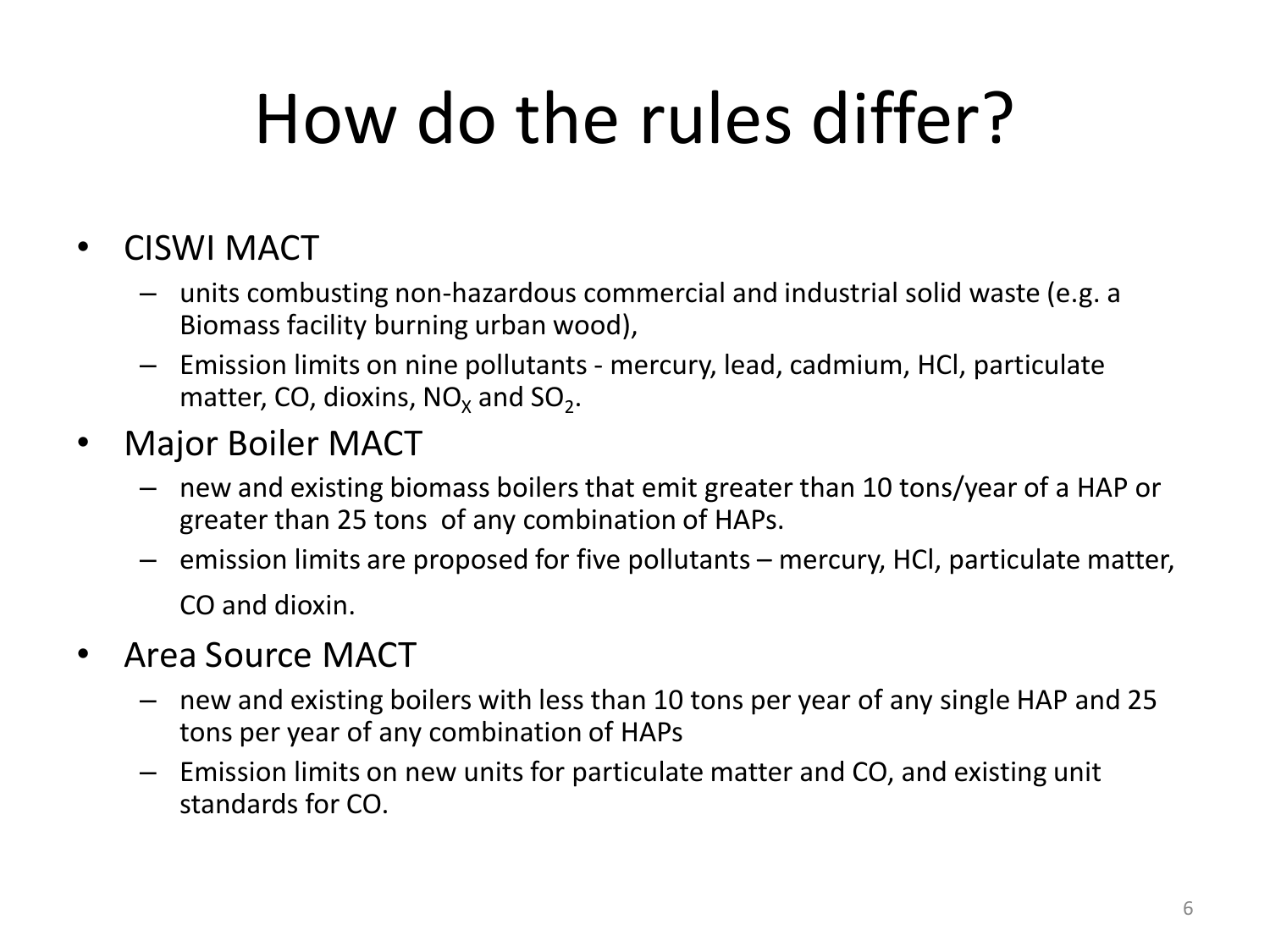# How do the rules differ?

- CISWI MACT regulates the most pollutants and generally has the most stringent limits.
- Boiler MACT is intermediate in the number of pollutants and some of them are the lowest levels (e.g. dioxin and particulate matter
- Area Source MACT regulates the fewest pollutants (only CO for existing facilities).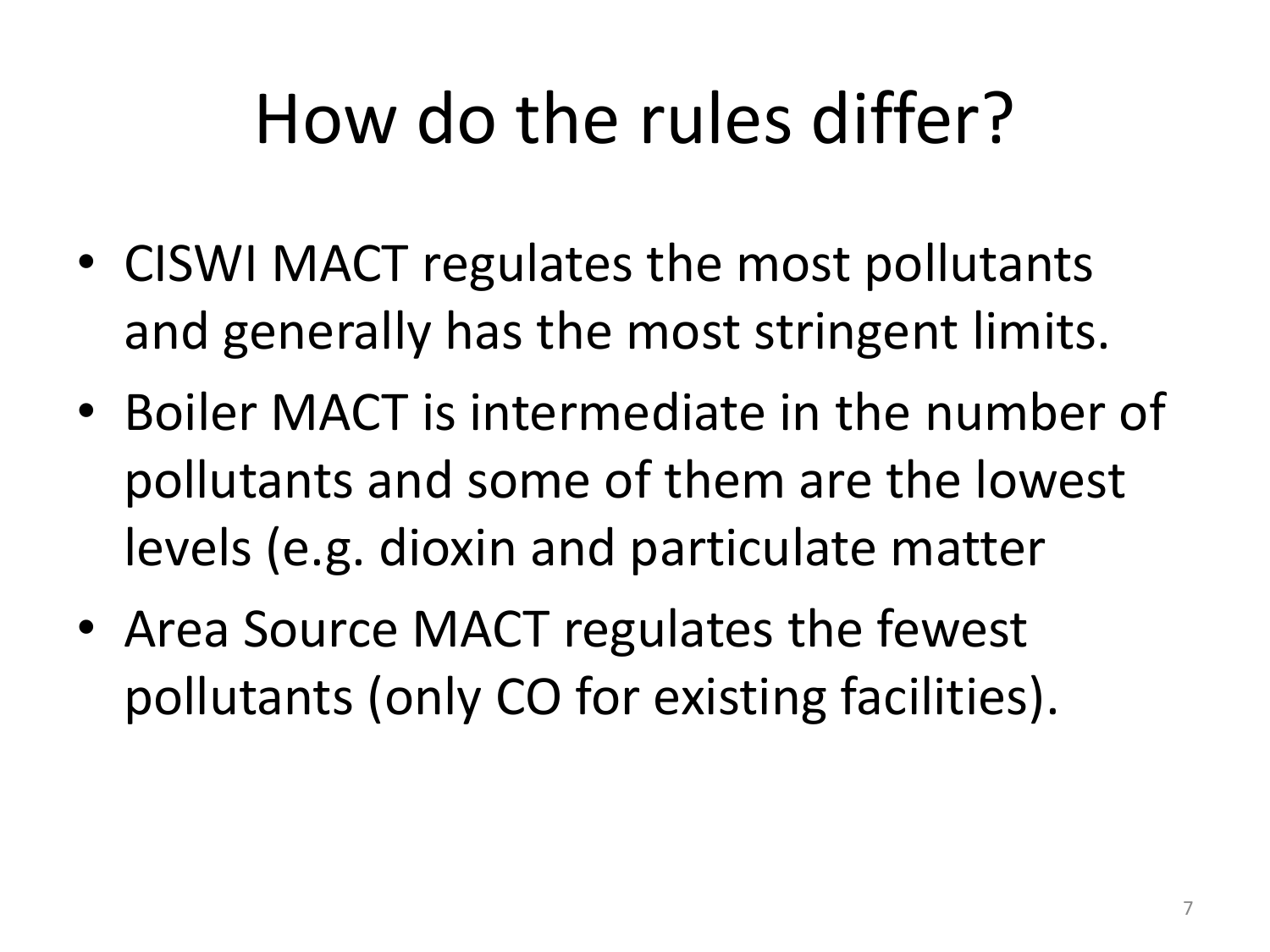# What about the definition of secondary solid waste?

- Traditional fuels coal, oil, natural gas and forest biomass are excluded from being solid waste.
- Any other material that is used as a fuel can only be excluded from solid waste if it has contaminants similar to those found in a similar traditional fuel (as well as meeting various legitimacy criteria)
- This definition causes materials with significant heat content and minor contamination levels to be regulated as solid waste and can be expected to cause many of these materials to be landfilled.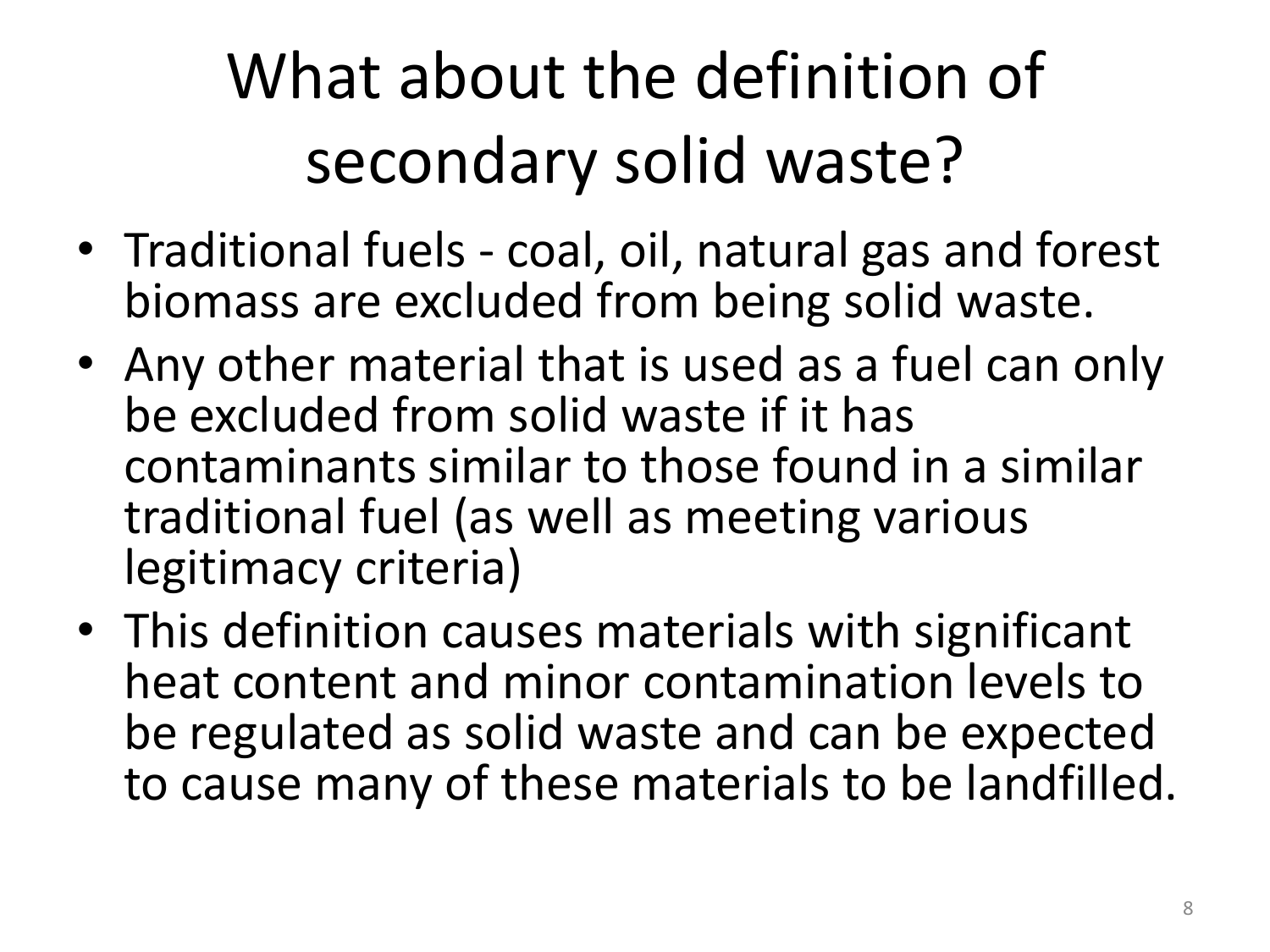# Where does Biomass fit?

- It depends on the fuel-
	- Urban wood places a facility under CISWI MACT
	- Clean fuels (non-urban) places a facility under Major Boiler MACT if HAPs exceed thresholds
	- Clean fuels and low HAPs place a facility in the Area Source MACT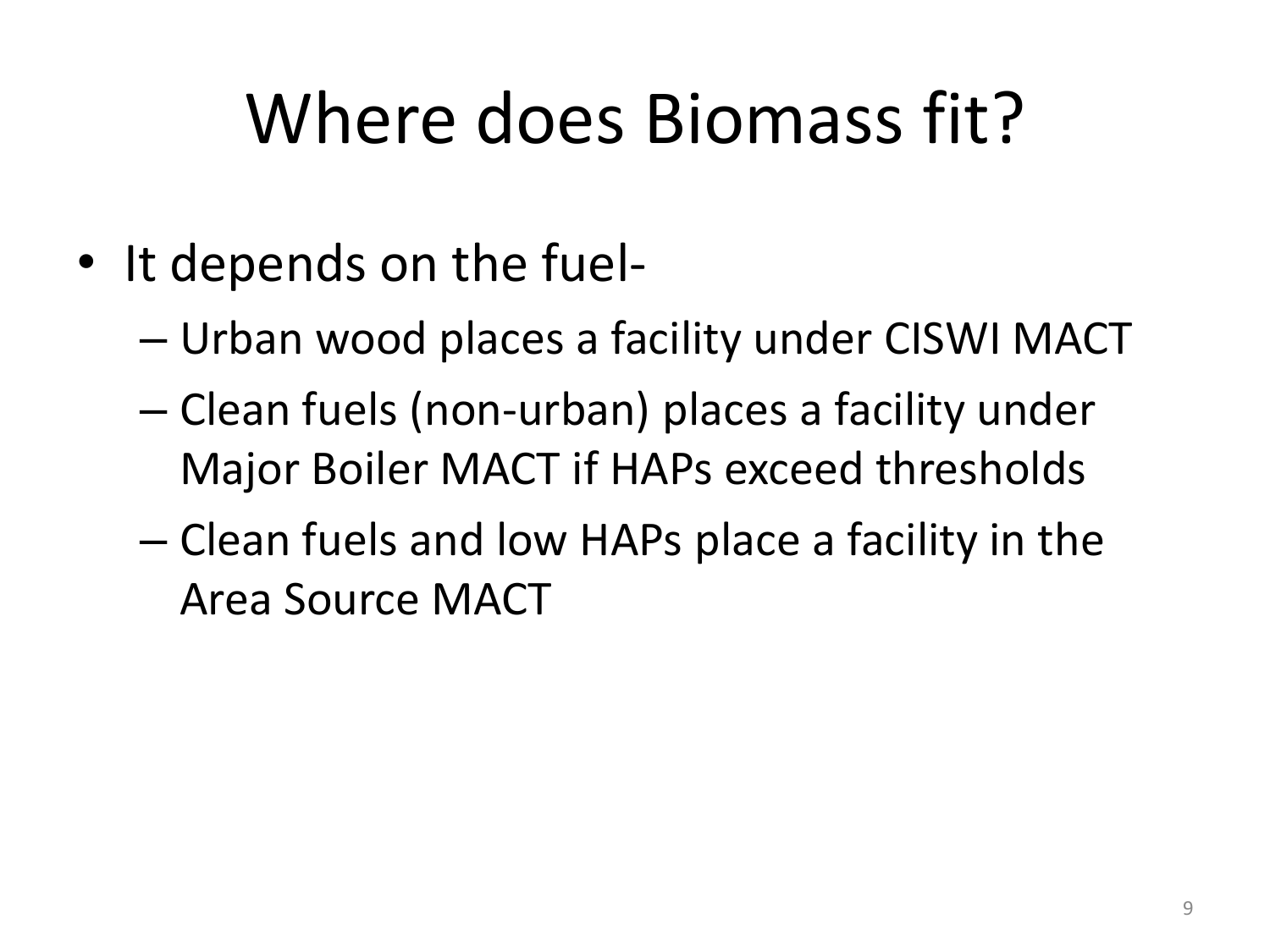### How will Rules affect current Biomass facilities?

- Facilities will change fuels to fall under less regulated categories
	- They will stop using urban wood which places them under the CISWI MACT – this will result in higher prices for clean fuels and more landfill disposal
- Then facilities will explore technologies of reagents that might reduce emissions. Reducing one may exacerbate another (e.g. lowering CO may raise NOx)
- Lastly, facilities will look to building new boilers with the most modern design
- Given the marginal nature of Biomass electricity competitiveness, some or all of these approaches may be cost prohibitive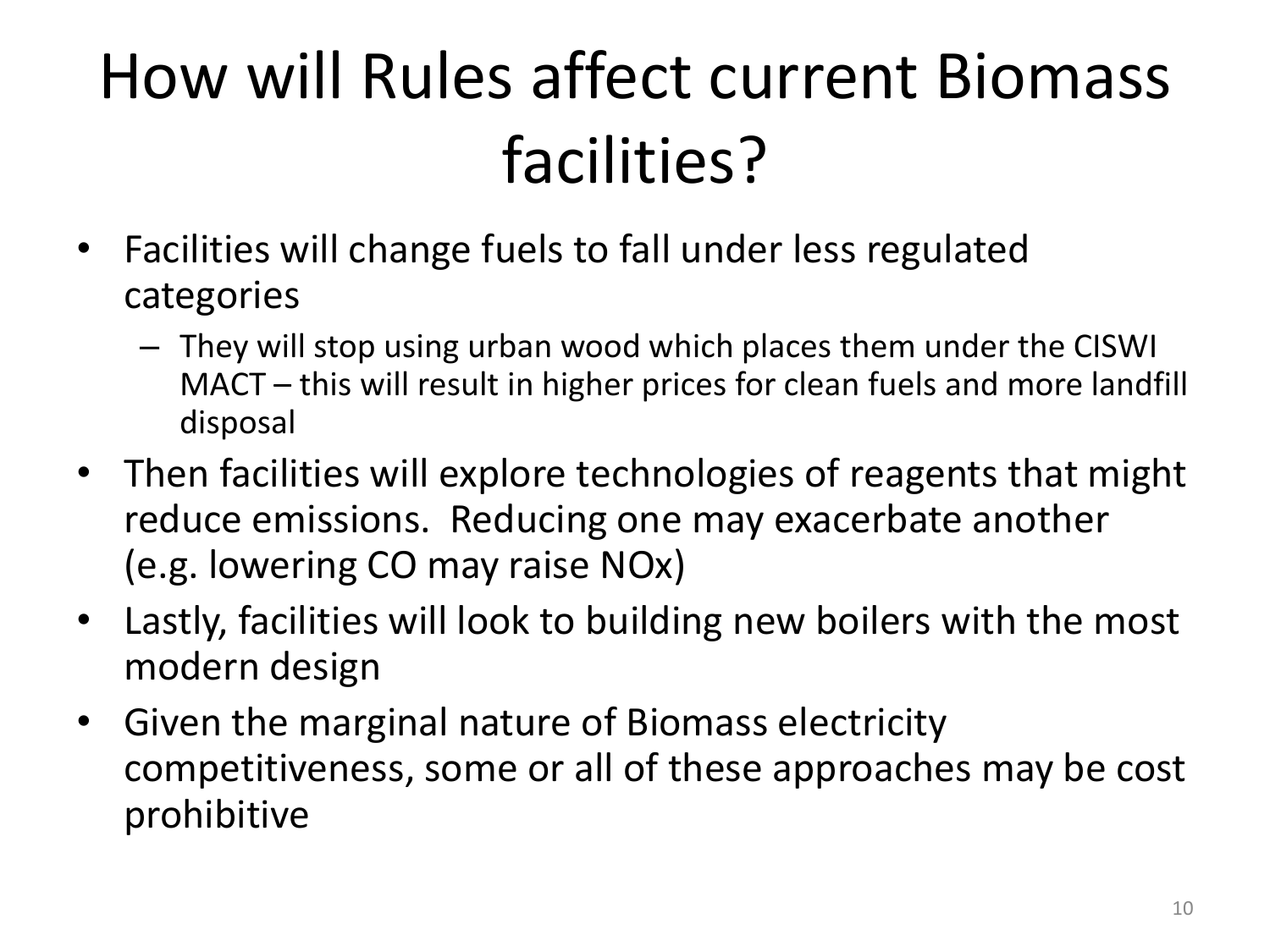# Are the proposed rules unusually stringent?

USEPA says in their Regulatory Impact Analysis, currently found at http://www.epa.gov/airquality/combustion/docs/ciswiria20100429. pdf

"Based on the results of our analysis for existing units and our experiences with other CAA Section 129 regulations, we do not anticipate that any new CISWI units will be constructed…. Since CISWI rules were promulgated in 2000 and have been in effect for existing sources since 2005, many existing units have closed…. EPA is not aware of any construction of new units since 2000, and therefore does not believe there are any units that are currently subject to the 2000 CISWI NSPS. The revised CISWI rule is more stringent, so this trend is expected to continue."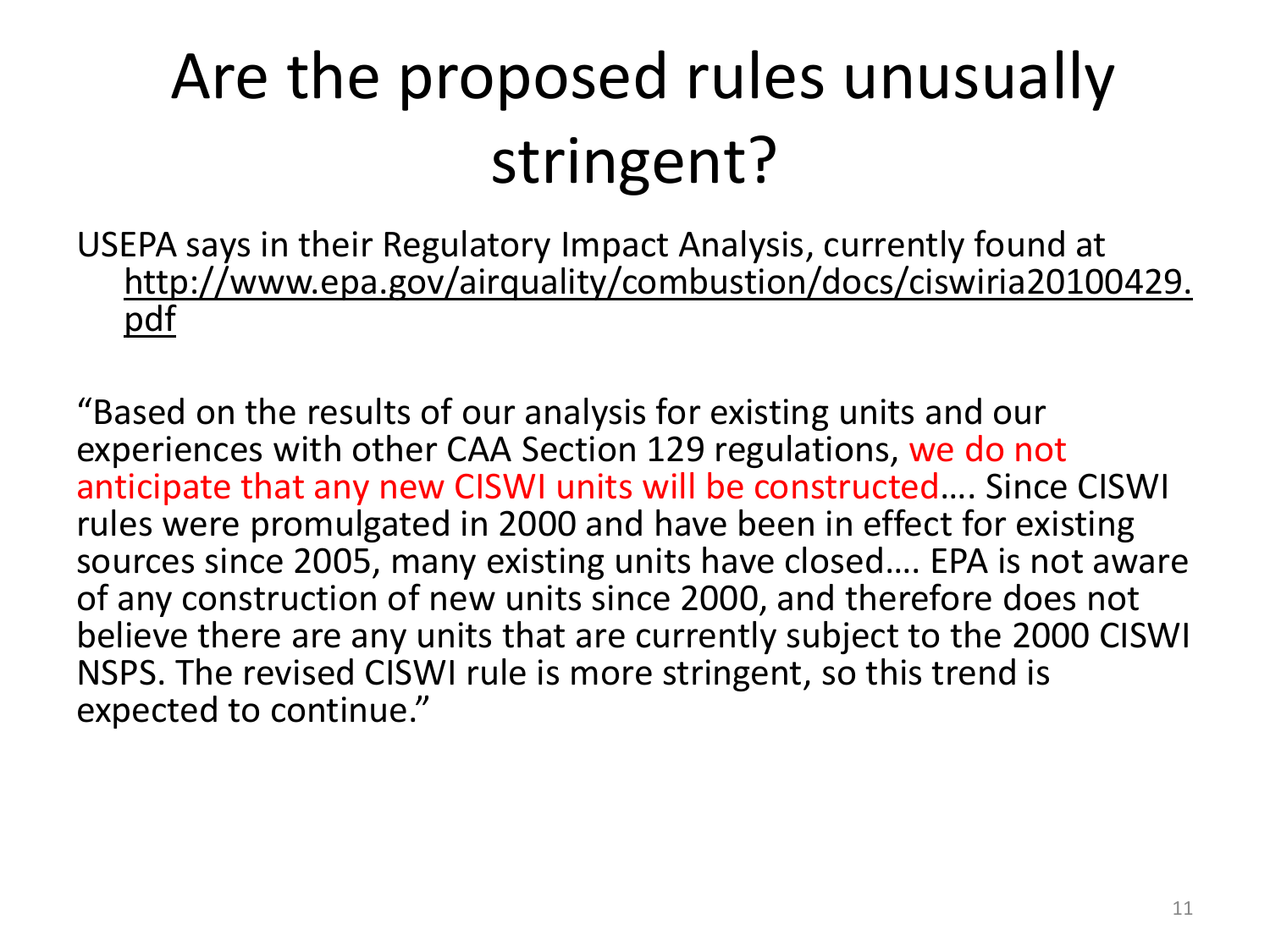# Are the proposed rules unusually stringent?

•The "pollutant-by-pollutant" approach combined with the way the facilities have been categorized leads to standards that are

–generally not achievable (e.g. the opacity level is in a range that instrumentation cannot measure with accuracy) and

–do not account for normal variability and will, therefore, lead to more short-term violations of the limits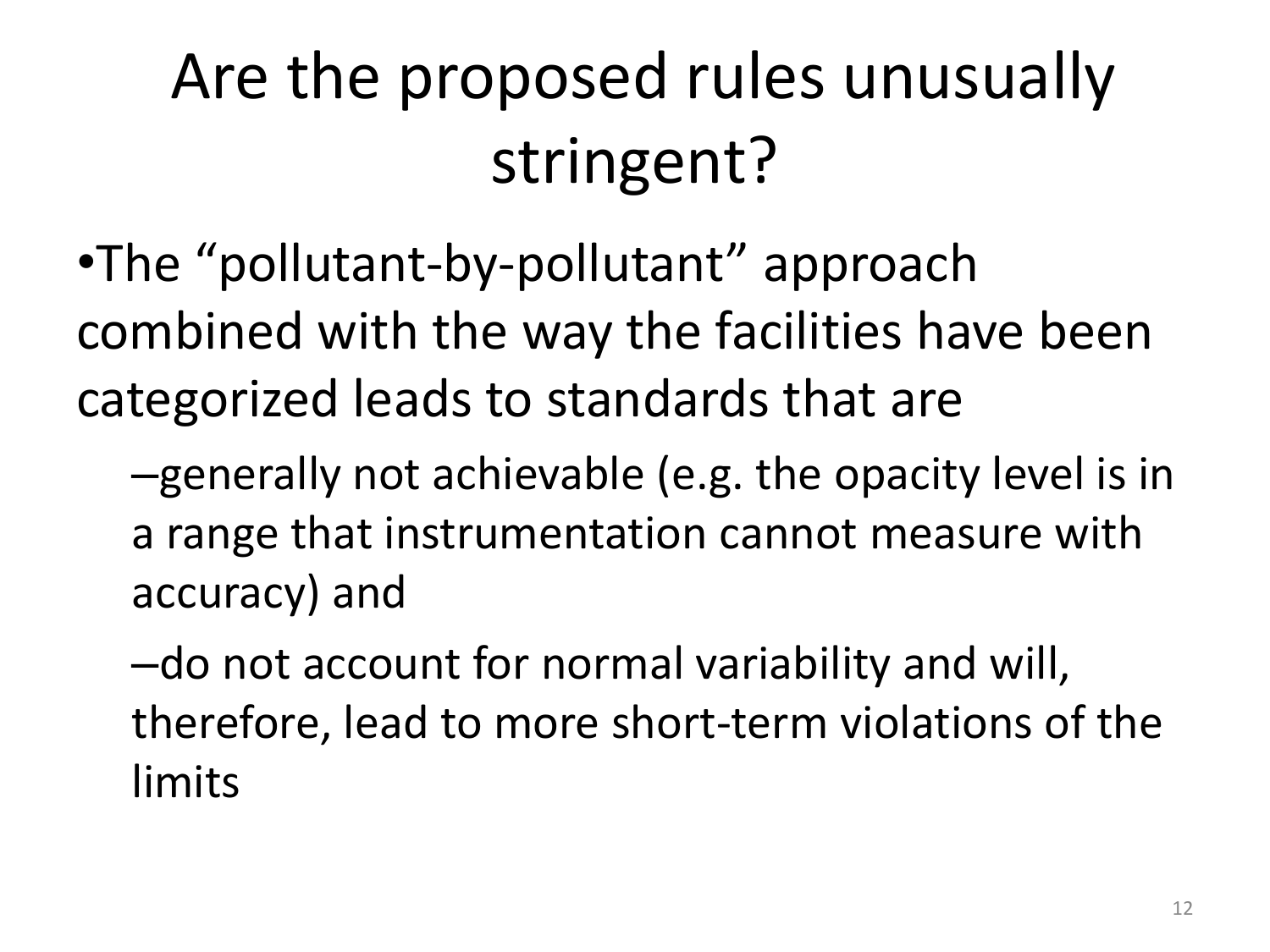# What is there about these proposed rules that makes them problematic?

- The Agency evaluated performance of existing facilities on a "pollutant-by-pollutant" basis rather than treating them "facility-by-facility." Facilities operate as a system and do not control emissions on an individual basis.
- Certain technologies with inherently different abilities were lumped with very different technologies (e.g., fluidized bed combustors were included with stoker boilers under the Area Source MACT – stokers cannot meet the 160 parts per million limit for this MACT).